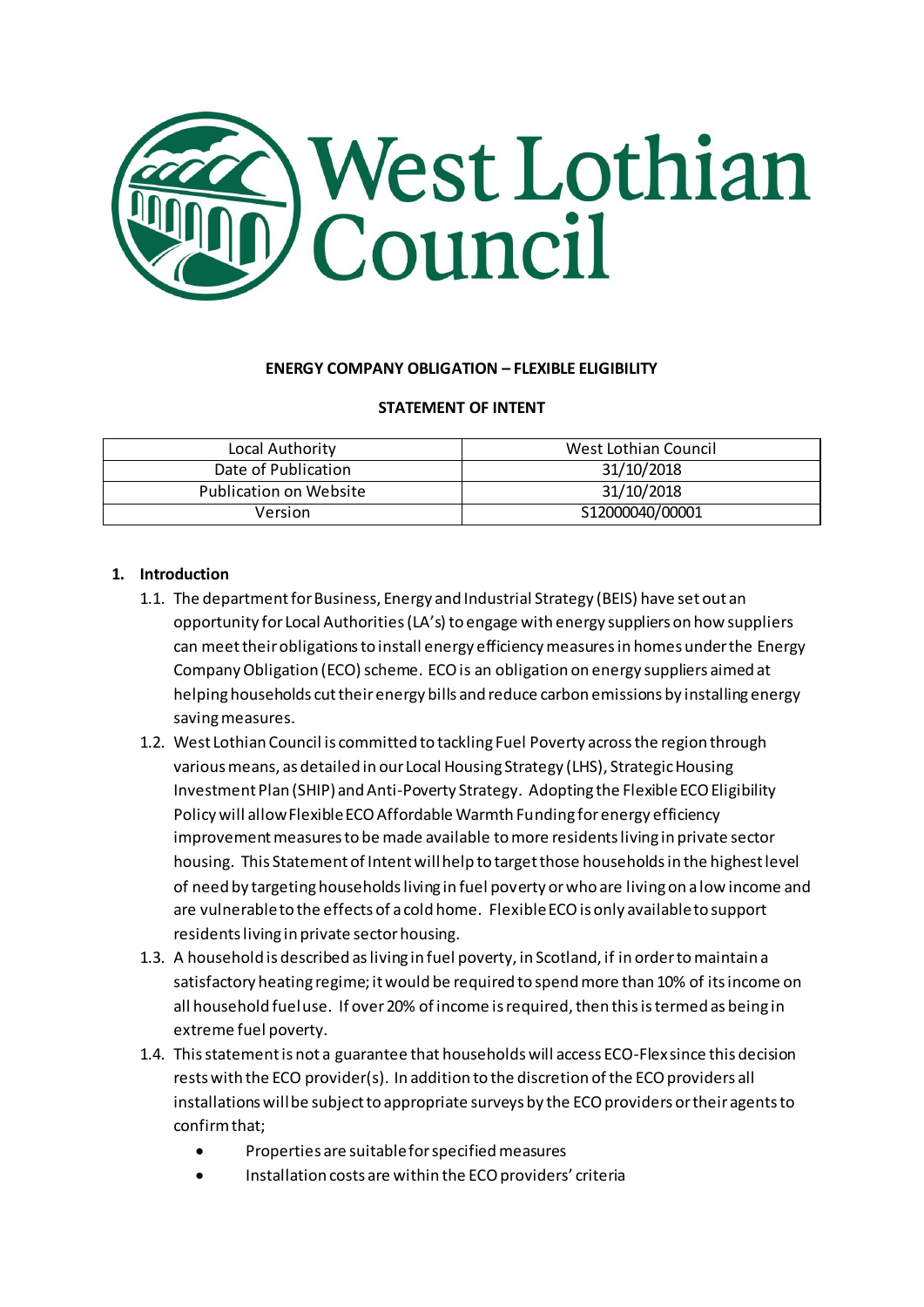- ECO providers have funding available
- 1.5. The level of funding made available by the ECO providers varies and there is no guaranteed minimum funding level. Ultimately West Lothian Council may only facilitate and support households. The final agreement and contract is between the house owner and the ECO provider or their agents.

### 2. **West Lothian Council Area**

2.1. West Lothian Council was established in 1996 and serves a community of over 175,000 citizens in Central Scotland, which is 3.2% of the Scottish population. There are almost 76,000 homes in West Lothian of which about 13,250 are owned by West Lothian Council; of these 76,000 homes there are approximately 22,000 (28%) households in fuel poverty across West Lothian and of those 5,320 (7%) are in extreme fuel poverty  $^{\rm 1}.$ 

## 3. **Identification of Eligible Households**

3.1. This following section describes how the council defines the qualifying households for ECO-

Flex. This is not a guarantee of funding being made available. Private sector households will be considered eligible for Flexible ECO Affordable Warmth funding if they are;

- **At risk of living in fuel poverty (Route 1), or**
- **A low income household with at least one households member vulnerable to the effects of living in a cold home (Route 2)**

The council will consider eligibility in line with the Government's policy and guidance published by the Department of Business, Energy & Industrial Strategy (BEIS), "Energy Company Obligation –Flexible Eligibility" published April 2017. It should be noted that eligibility does not guarantee funding.

## 3.2. **Route 1** – **At Risk of Living in Fuel Poverty**

Fuel poor eligible households will be identified as those that have an income less than the Scottish mean of £23,150 $^2\,$  and one of the following;

- Households living in a property with an Energy Performance Certificate (EPC) rating of E, F or G
- Score 5 or above in their responses to the following high cost questions:

| Question                                    | Response    | <b>Score</b> |
|---------------------------------------------|-------------|--------------|
| Does the home use a boiler?                 | Yes         | 0            |
|                                             | No          | 5            |
| Was the home built before 1964?             | Yes         | 20           |
|                                             | No          | 0            |
| Was the home built before 1975 and of non-  | Yes         | 20           |
| traditional construction (e.g. solid wall)? |             |              |
|                                             | No          | 0            |
| What is the main heating fuel?              | Gas         | $-15$        |
|                                             | Electricity | 5            |
|                                             | Oil         | 10           |
|                                             | Solid Fuel  | 10           |

<sup>&</sup>lt;sup>1</sup> SHCS Local Authority Analysis 2014-2016

 $\overline{a}$ 

<sup>2</sup> Scottish Government – Earnings in Scotland: 2017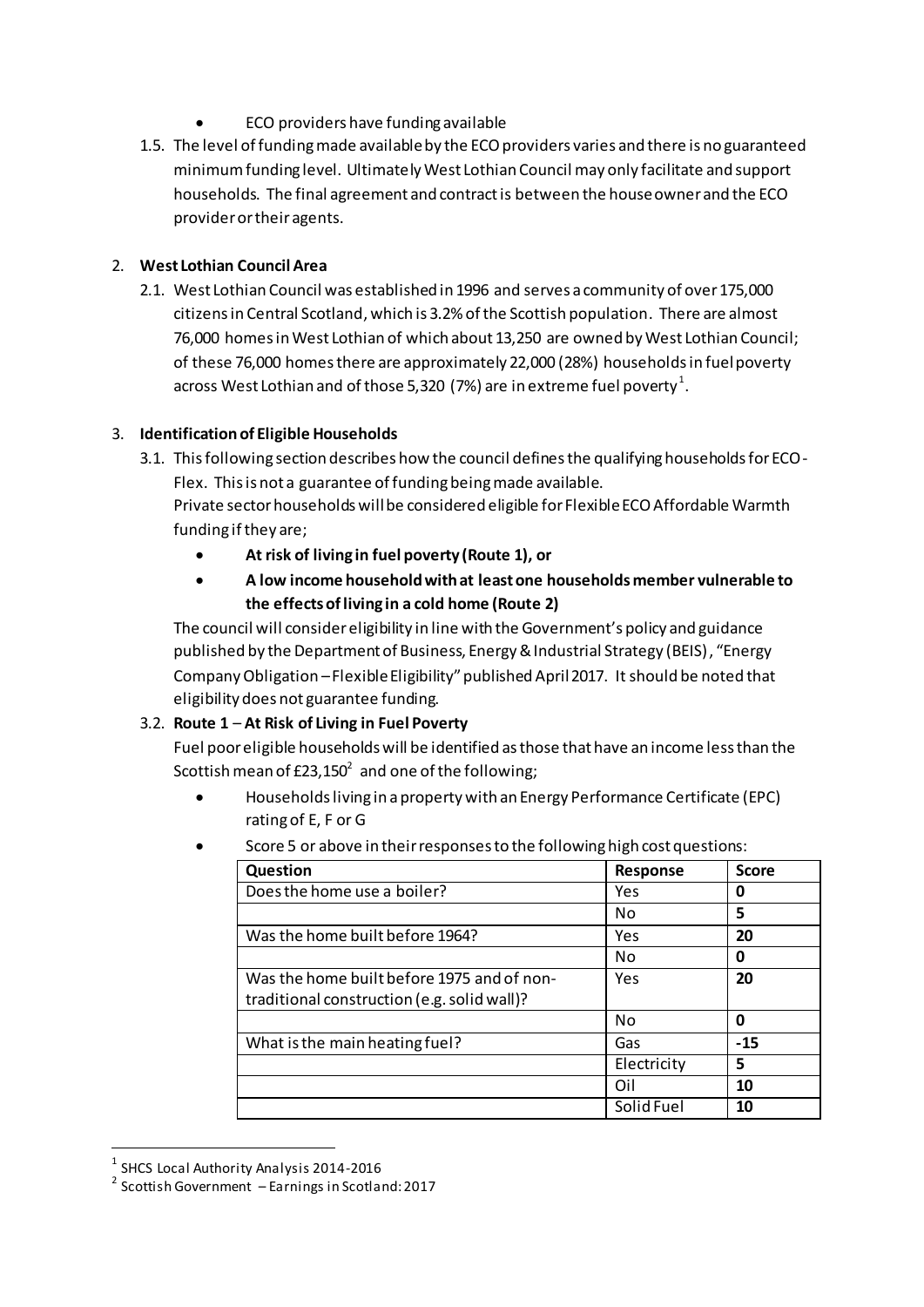# 3.3. **Route 2** – **A low income household with at least one household member vulnerable to the effects of living in a cold home**

Fuel poor eligible households will be identified as;

- Having an income of less than the Scottish mean of £23,150 and
- Have one or more members;
	- $\triangleright$  With a limiting long term or terminal illness
	- $\triangleright$  With a mental illness
	- $\triangleright$  With a respiratory condition
	- $\triangleright$  With a disability
	- $\triangleright$  Who are 60 years or over
	- Who have dependent children of 18 years or younger

## 4. **Details of scheme requirements for "in-fill" projects**

- 4.1. The council can also facilitate Solid Wall insulation (SWI) schemes under flexible eligibility including households that are not in fuel poverty or vulnerable ("in-fill").
- 4.2. We recognise the benefits of integrating ECO-Flex into planned Housing Improvement Programmes. In terms of SWI schemes in-fill criteria, the council intends to support energy efficiency improvement projects for vulnerable households in areas where solid wall insulation is technically feasible, permitted under planning legislation and can attract funding. This will be primarily, but not exclusively, areas identified by the council as forming part of its Home Energy Efficiency Programmes Area Based Schemes (HEEPS:ABS). Targeted areas for HEEPS programmes are in the lowest SIMD data zone areas which are a key source of data for determining a household's risk of fuel poverty.
- 4.3. We will include the following criteria as determining eligibility for ECO-Flex funding;
	- Households are in the same street where HEEPS:ABS programmes are being undertaken
	- Homes are of the same build type as the council housing stock targeted to be included in HEEPS:ABS programmes to improve energy efficiency levels
	- They do not qualify for existing passport benefit limited schemes or would receive a lesser value of funding
	- They have one or more of the qualifying criteria as detailed in Route 2 (above)
	- Properties which have an EPC rating of E, F or G
- 4.4. Non-fuel poor households eligible for solid wall insulation in-fill must be one of the following;
	- In the same terrace as the household that does meet the criteria
	- In an immediately adjacent building to the household that does meet the criteria
	- Are in the same building as the household that does meet the criteria

In-fill eligibility must meet the minimum percentages set out below as per BEIS guidance:

| <b>Property Type</b>          | LA declaration requirements  | In-fill available             |
|-------------------------------|------------------------------|-------------------------------|
| Property consisting of a pair | At least one of the two      | The other properties to       |
| of semi-detached houses or    | properties must be declared  | which it is directly adjoined |
| bungalows containing no       | by the council as fuel poor; | is eligible for solid wall    |
| more than 2 domestic          | i.e. 50% of the properties   | insulation                    |
| premises                      | must be fuel poor            |                               |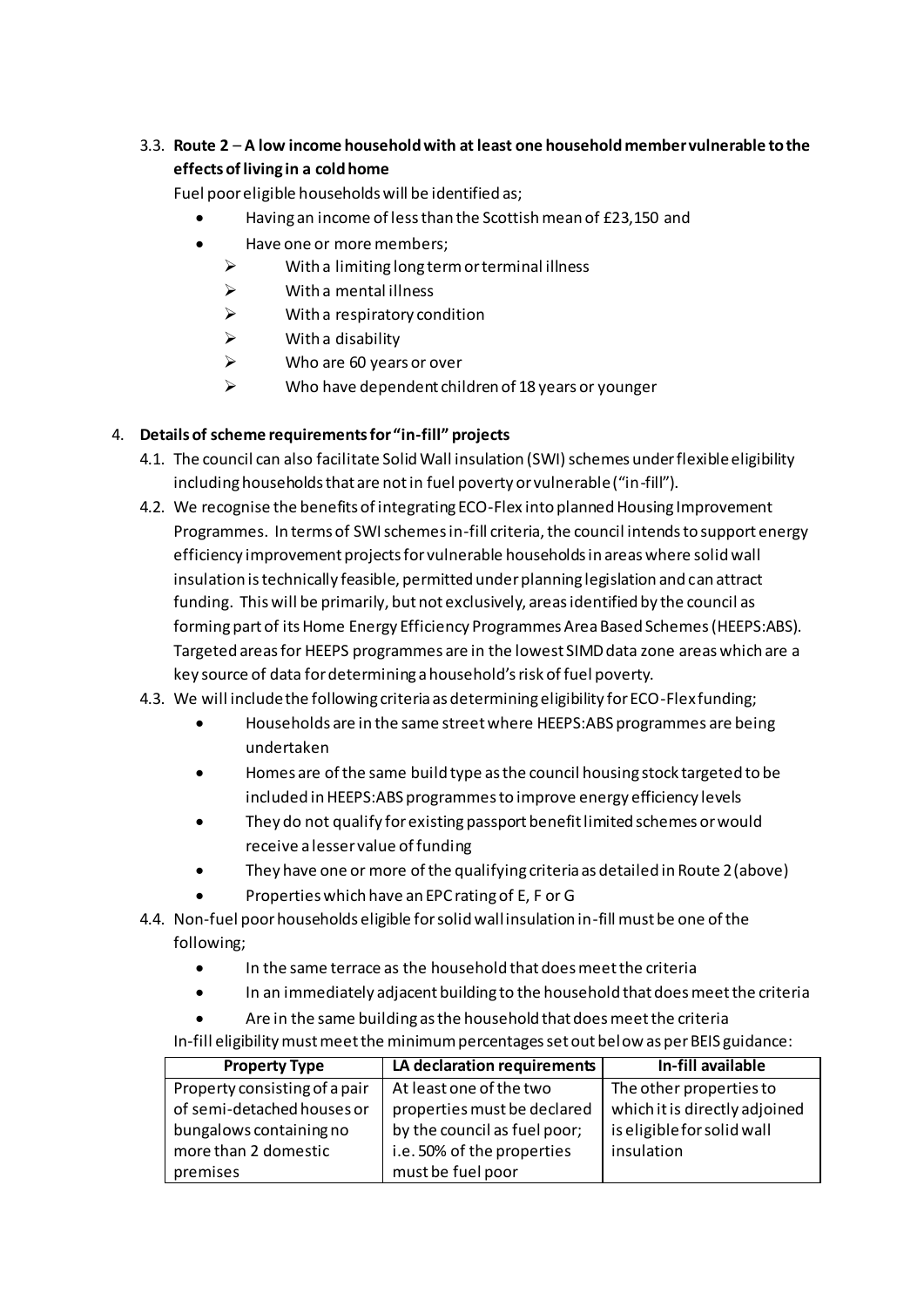| Project consisting of any    | At least two in three           | The other (i.e. up to one      |
|------------------------------|---------------------------------|--------------------------------|
| premises that are contained  | properties on the list must     | third) properties in the       |
| in the same building (e.g.   | be declared by the council as   | project are eligible for solid |
| flats), immediately adjacent | fuel poor; i.e. at least 66% of | wall insulation, provided      |
| buildings (e.g. neighbouring | the properties are fuel poor    | they are either in the same    |
| detached properties) or in   |                                 | building, an immediately       |
| the same terrace             |                                 | adjacent building or in the    |
|                              |                                 | same terrace as the ones       |
|                              |                                 | identified as fuel poor        |

Exceptional cases not meeting the above criteria will be considered by a West Lothian Council Housing Investment Officer.

## 5. **Acting on behalf of another Local Authority**

5.1. West Lothian Council is not acting on behalf of another Local Authority to issue declarations of eligibility.

## 6. **Joint Statement of Intent**

6.1. West Lothian Council do not intend to issue a joint Statement of Intent with another Local Authority.

### 7. **Governance**

- 7.1. The ECO order statesthat LA's must be consulted in the installation of a measure under flexible eligibility by suppliers.
- 7.2. In order to access Flexible ECO Eligibility funding the council is required to submit a LA Declaration to the ECO supplier. The final decision on whether a household received ECO measures is made by the energy suppliers and therefore inclusion in a declaration will not guarantee the installation of measures. The final decision will depend on:
	- The survey carried out on the property
	- The energy savings that can be achieved for a property
	- There is adequate funding to support ECO funding for the installation of the energy efficiency measures
	- Whether ECO obligated parties have achieved their targets to require further measures to meet their ECO targets
- 7.3. For HEEPS:ABS programmes, the council's appointed contractor will be responsible for collating household data to determine if the householder meets the Flexible ECO Eligibility funding criteria. The installer will complete a LA Declaration for each householder and will state if eligibility has been met through;
	- Living in Fuel Poverty
	- Living on a low income and vulnerable to effects of a cold home
	- Solid Wall "in-fill"
- 7.4. All declarations must be submitted by the council and signed by an approved Authorised Signatory. The Authorised Signatory responsible for signing and submitting declarations on behalf of the council will be the Head of Housing, Customer and Building Services and is based at; West Lothian Civic Centre, Howden South Road, Livingston, EH54 6FF.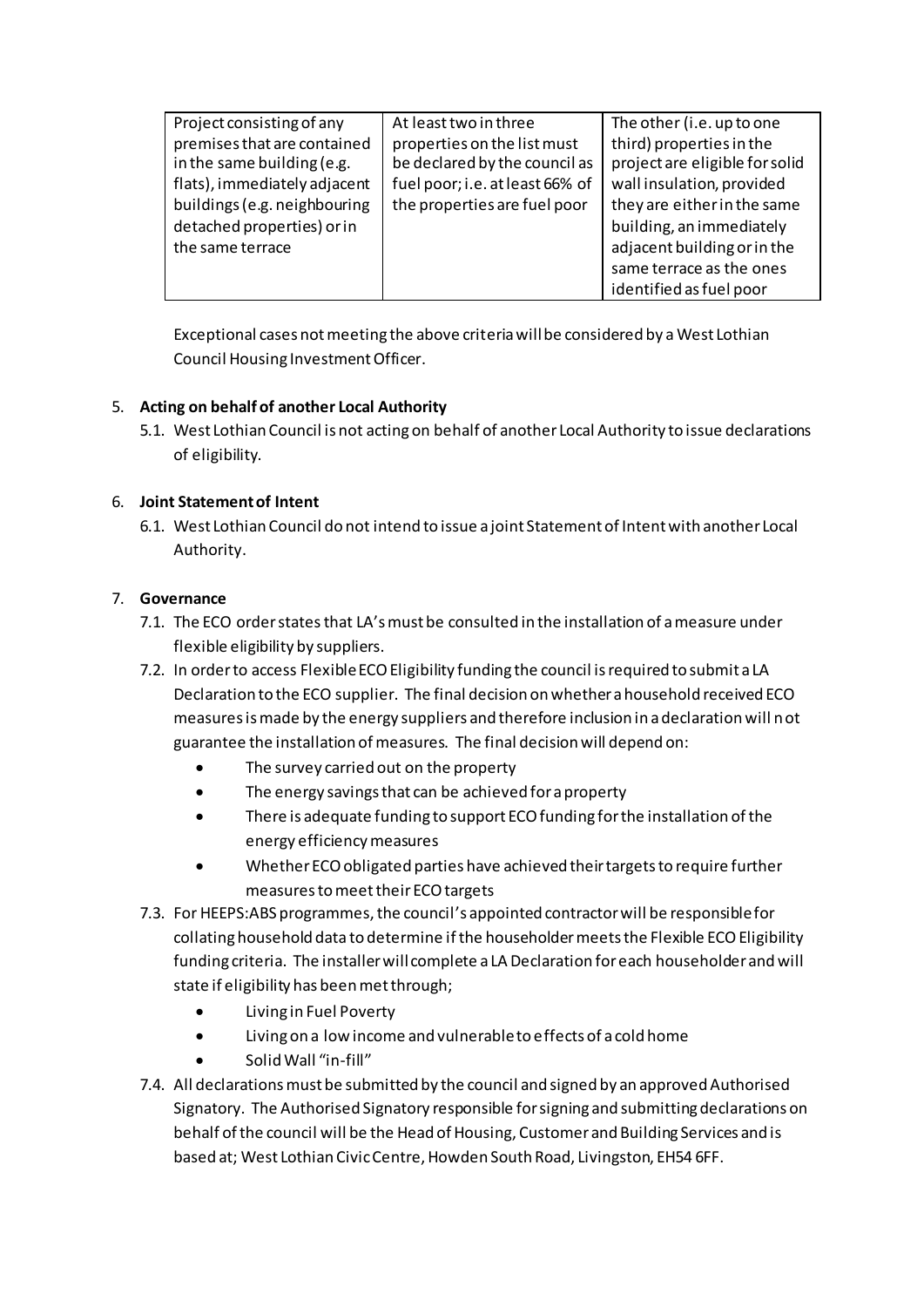## 8. **Referrals**

- 8.1. Referrals for Flexible ECO funding will be accepted from both Home Energy Scotland (HES) and via the councils own advocacy service The West Lothian Advice Shop.
- 8.2. The delivery of the HEEPS:ABS programme is managed by the council and all HEEPS:ABS enquiries are directed initially to the West Lothian Advice Shop, who maintain an active referral relationship with HES. Referrals for Flexible ECO funding will also be accepted from contractors appointed to deliver energy efficiency measures as part of the HEEPS:ABS programme.

West Lothian Advice Shop Telephone: 01506 283000 West Lothian Advice Shop Website[: https://www.westlothian.gov.uk/adviceshop](https://www.westlothian.gov.uk/adviceshop) Home Energy Scotland Telephone: 0800 808 2282 Home Energy Scotland Website[: https://www.energysavingtrust.org.uk/scotland/home](https://www.energysavingtrust.org.uk/scotland/home-energy-scotland)[energy-scotland](https://www.energysavingtrust.org.uk/scotland/home-energy-scotland)

8.3. All referral information will be handled in accordance with the Data Protection Act and General Data Protection Regulations (GDPR) and retained for the purposes of evidence, monitoring and reporting.

## 9. **Evaluation, Evidence and Reporting**

- 9.1. To facilitate internal monitoring and reporting the council will be required to evidence records to support household eligibility and information received from suppliers or installers on measures installed.
- 9.2. The council's appointed contractors to deliver its HEEPS:ABS programme will be required to collate information on behalf of the council for monitoring, evaluation, evidence and reporting on a quarterly basis. An annual report will be submitted to BEIS detailing the success of the programme including:
	- Targeted households
	- Number of referrals
	- Referral routes
	- Eligibility criteria
	- Number of successful outcomes
	- Barriers
	- Energy efficiency measures supported

The information detailed in the report will assist BEIS to review the success of flexible eligibility, if it is achieving its objectives of targeting households living in fuel poverty or who are living on a low income and are vulnerable to the effects of living in a cold home.

### 10. **Review**

- 10.1. The scheme will be reviewed annually or at any point there is a significant change to the scheme or the funding available.
- 10.2. On the review of the scheme the council has the option to withdraw this statement where the scheme is no longer valid or provides no advantages to the communiti es of West Lothian.

## 11. **Statement of Intent Authorisation**